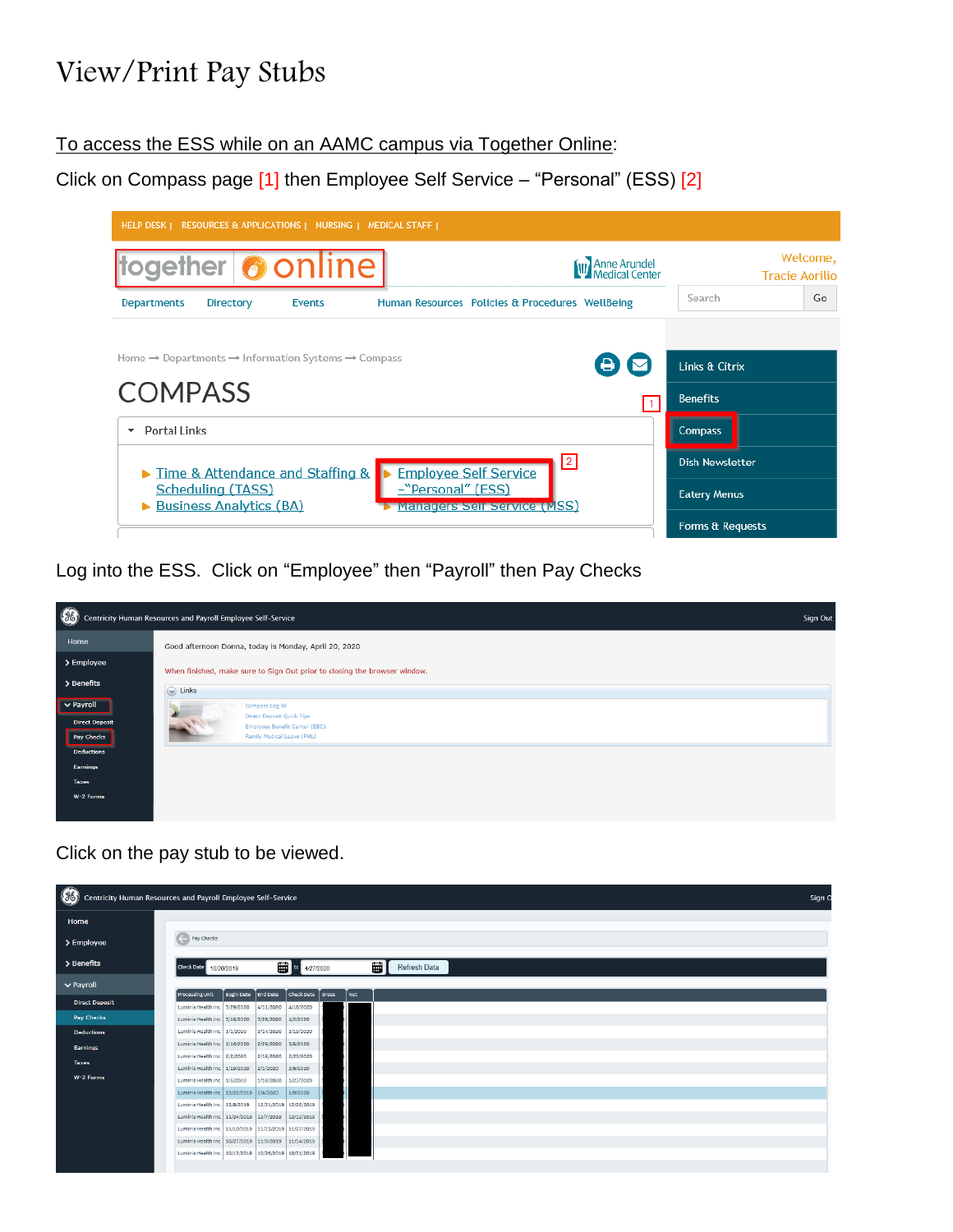Once the pay stub comes up you will be able to save or print the form by clicking on the appropriate icon.



To access the ESS off campus or from home:

Go to aahs.org. Scroll to the bottom of the page and click on "Client Access"

From the AAMC intranet (Together Online), Click on Citrix

**CLIENT ACCESS** 

|                                   |                                         | <b>Click here to access</b><br><b>Citrix using Duo</b><br><b>Authentication</b> |
|-----------------------------------|-----------------------------------------|---------------------------------------------------------------------------------|
| Office 365<br><b>Email Access</b> | <b>CİTRIX</b> *<br><b>Citrix Access</b> |                                                                                 |
| Sign in                           |                                         |                                                                                 |
| Username:                         |                                         |                                                                                 |
| Password:                         |                                         |                                                                                 |
| Login                             |                                         |                                                                                 |

Enter your domain name and password and click "Log On".

\*\*\* You will receive a DUO message requesting to "Send me a Push", "Call Me", or "Enter a Passcode". If you are not setup for DUO, please contact the IS Help Desk at 443-481-5202. \*\*\*

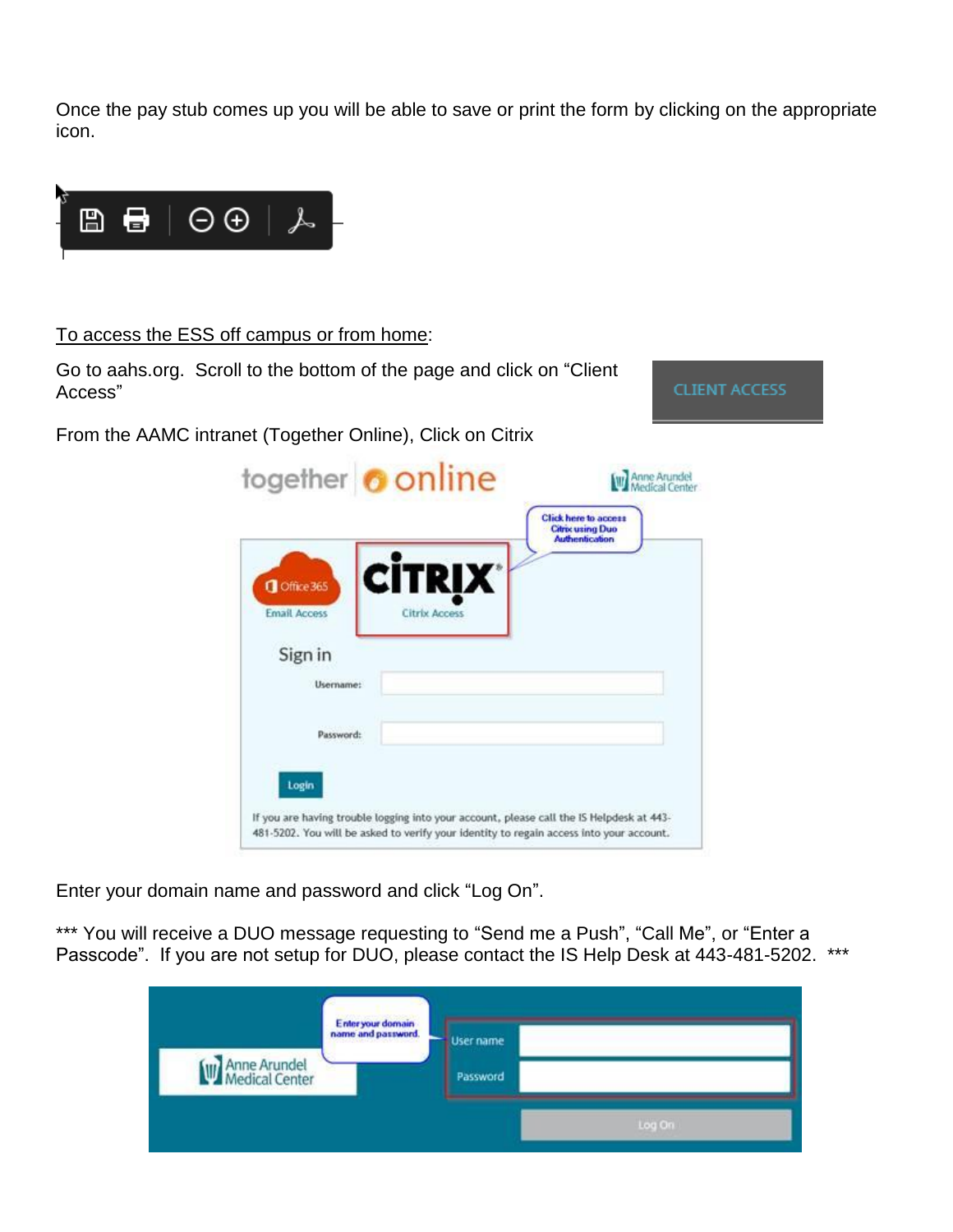Click on Compass Links



Click on Compass page [1] then Employee Self Service – "Personal" (ESS) [2]

| HELP DESK   RESOURCES & APPLICATIONS   NURSING   MEDICAL STAFF                                           |                                                           |                                   |  |  |  |  |  |  |
|----------------------------------------------------------------------------------------------------------|-----------------------------------------------------------|-----------------------------------|--|--|--|--|--|--|
| together <b>O</b> online                                                                                 | <b>W</b> Anne Arundel                                     | Welcome,<br><b>Tracie Aorilio</b> |  |  |  |  |  |  |
| <b>Departments</b><br>Directory<br><b>Events</b>                                                         | Search<br>Human Resources Policies & Procedures WellBeing | Go                                |  |  |  |  |  |  |
| Home $\rightarrow$ Departments $\rightarrow$ Information Systems $\rightarrow$ Compass<br><b>COMPASS</b> | Links & Citrix<br><b>Benefits</b>                         |                                   |  |  |  |  |  |  |
| Portal Links<br>$\overline{\phantom{a}}$                                                                 | <b>Compass</b>                                            |                                   |  |  |  |  |  |  |
| Time & Attendance and Staffing &                                                                         | $\sqrt{2}$<br><b>Employee Self Service</b>                | <b>Dish Newsletter</b>            |  |  |  |  |  |  |
| Scheduling (TASS)<br>-"Personal" (ESS)<br><b>Business Analytics (BA)</b>                                 | <b>Eatery Menus</b><br>Managers Self Service (MSS)        |                                   |  |  |  |  |  |  |
|                                                                                                          | Forms & Requests                                          |                                   |  |  |  |  |  |  |

Log into the ESS. Click on "Employee" then "Payroll" then Pay Checks